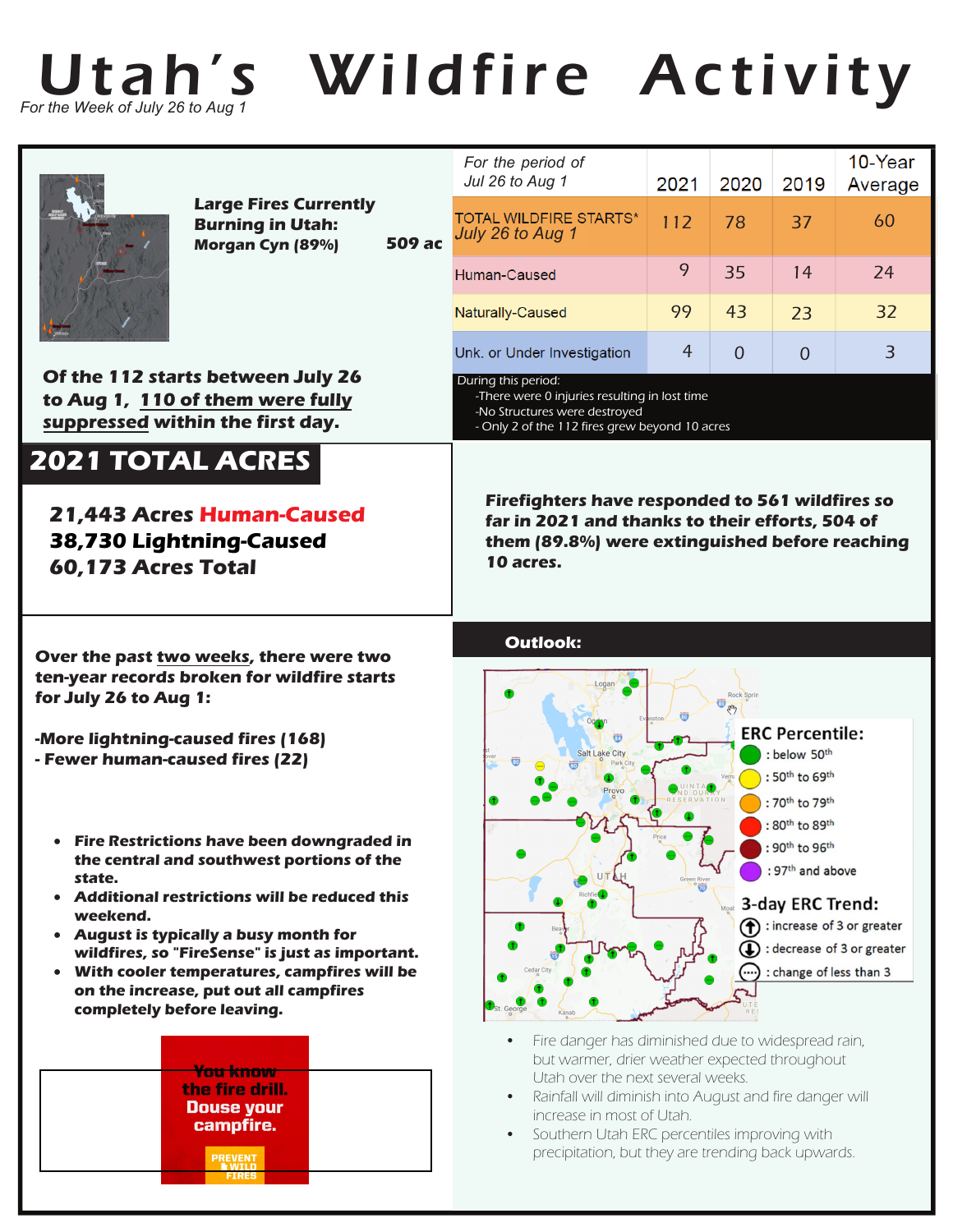Human-Caused Wildfire Starts Human-Caused Wildfire Starts



Number of Fires Per Week